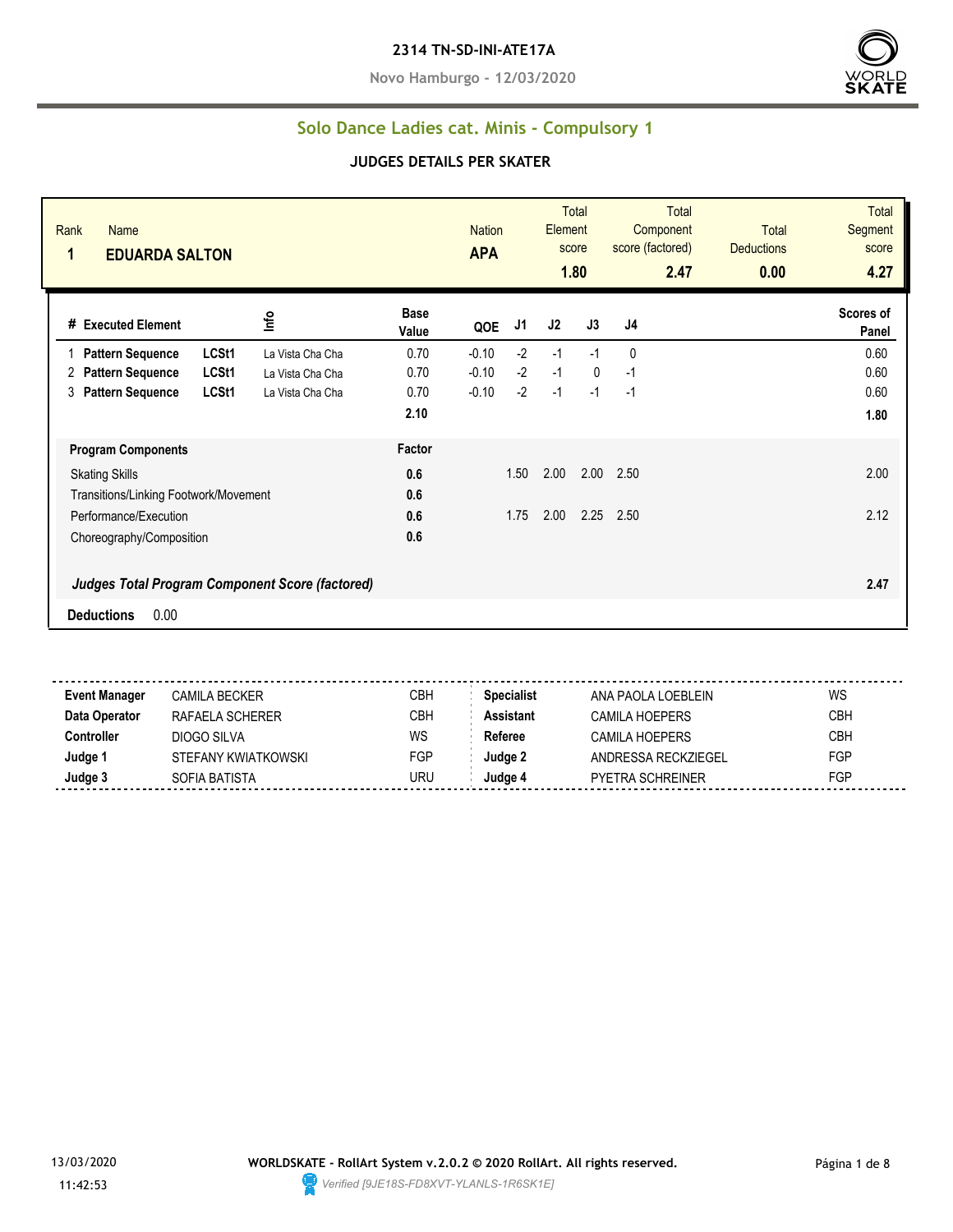| Rank<br>Name<br>$\overline{2}$        | <b>MARIANA JULIA ALMEIDA QUEIROZ</b>                   |                      | <b>Nation</b><br><b>CEM</b> |      | Element | <b>Total</b><br>score<br>1.85 | Total<br>Component<br>score (factored)<br>2.32 | Total<br><b>Deductions</b><br>0.00 | <b>Total</b><br><b>Segment</b><br>score<br>4.17 |
|---------------------------------------|--------------------------------------------------------|----------------------|-----------------------------|------|---------|-------------------------------|------------------------------------------------|------------------------------------|-------------------------------------------------|
| # Executed Element                    | <u>o</u>                                               | <b>Base</b><br>Value | QOE                         | J1   | J2      | J3                            | J4                                             |                                    | Scores of<br>Panel                              |
| <b>Pattern Sequence</b>               | LCSt1<br>La Vista Cha Cha                              | 0.70                 | $-0.05$                     | $-1$ | $-1$    | $\Omega$                      | $\Omega$                                       |                                    | 0.65                                            |
| <b>Pattern Sequence</b><br>2          | LCSt1<br>La Vista Cha Cha                              | 0.70                 | $-0.10$                     | $-1$ | $-1$    | $-1$                          | $\mathbf{0}$                                   |                                    | 0.60                                            |
| <b>Pattern Sequence</b><br>3          | LCSt1<br>La Vista Cha Cha                              | 0.70                 | $-0.10$                     | $-1$ | $-1$    | $-1$                          | $-1$                                           |                                    | 0.60                                            |
|                                       |                                                        | 2.10                 |                             |      |         |                               |                                                |                                    | 1.85                                            |
| <b>Program Components</b>             |                                                        | Factor               |                             |      |         |                               |                                                |                                    |                                                 |
| <b>Skating Skills</b>                 |                                                        | 0.6                  |                             | 1.50 | 2.00    | 2.75                          | 2.50                                           |                                    | 2.25                                            |
| Transitions/Linking Footwork/Movement |                                                        | 0.6                  |                             |      |         |                               |                                                |                                    |                                                 |
| Performance/Execution                 |                                                        | 0.6                  |                             | 1.25 | 1.75    | 2.00                          | 1.50                                           |                                    | 1.62                                            |
| Choreography/Composition              |                                                        | 0.6                  |                             |      |         |                               |                                                |                                    |                                                 |
|                                       | <b>Judges Total Program Component Score (factored)</b> |                      |                             |      |         |                               |                                                |                                    | 2.32                                            |
| 0.00<br><b>Deductions</b>             |                                                        |                      |                             |      |         |                               |                                                |                                    |                                                 |

| <b>Event Manager</b> | CAMILA BECKER       | CBH | <b>Specialist</b> | ANA PAOLA LOEBLEIN      | WS         |
|----------------------|---------------------|-----|-------------------|-------------------------|------------|
| Data Operator        | RAFAFI A SCHFRFR    | CBH | <b>Assistant</b>  | CAMILA HOFPERS          | <b>CBH</b> |
| Controller           | DIOGO SILVA         | WS  | Referee           | CAMILA HOFPFRS          | <b>CBH</b> |
| Judge 1              | STEFANY KWIATKOWSKI | FGP | Judge 2           | ANDRESSA RECKZIEGEL     | <b>FGP</b> |
| Judge 3              | SOFIA BATISTA       | URU | Judae 4           | <b>PYETRA SCHREINER</b> | FGP        |
|                      |                     |     |                   |                         |            |

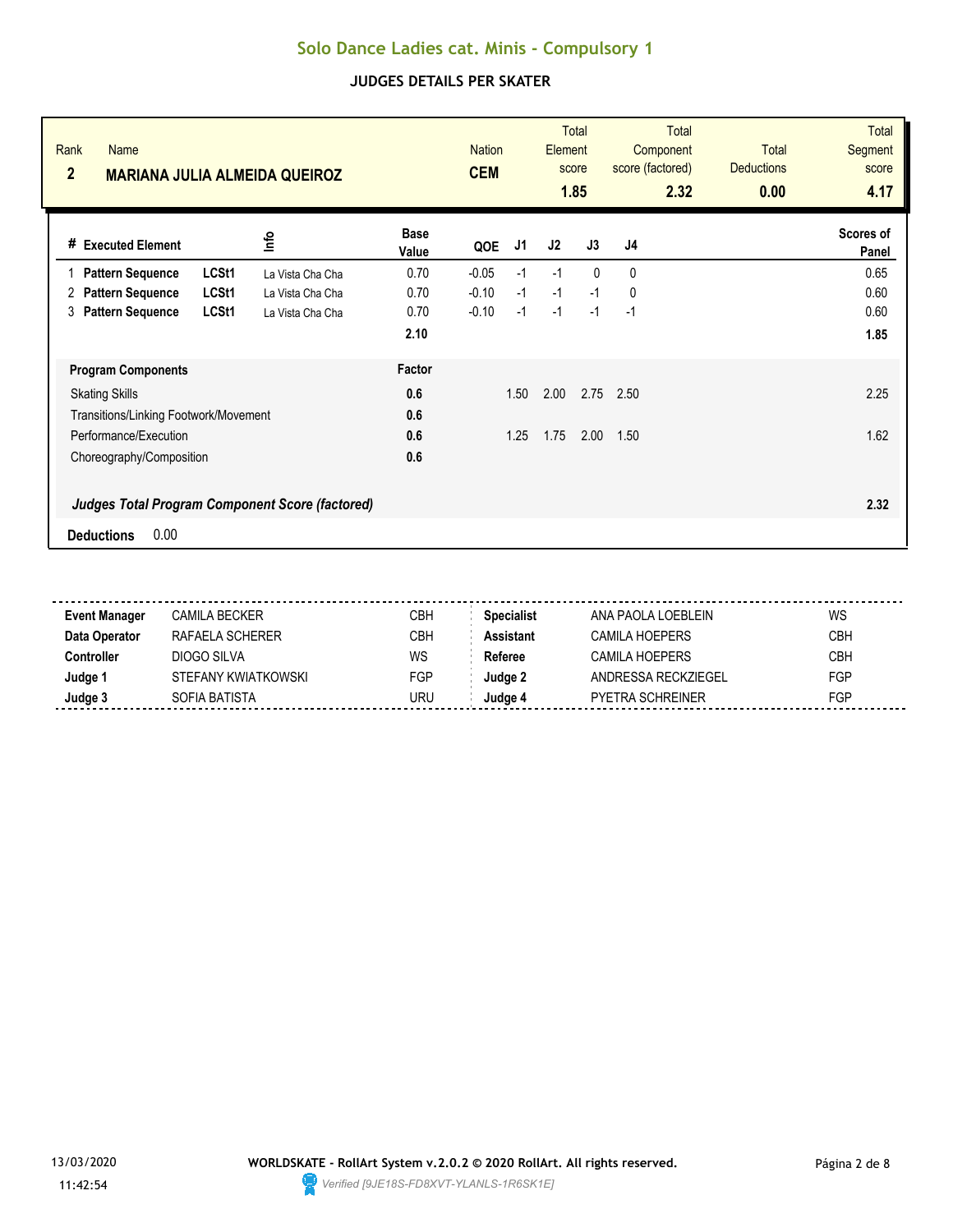| Rank<br><b>Name</b><br>3<br><b>EMANUELLE STEIN</b>                                  |                      | <b>Nation</b><br><b>PAP</b> |              | Element | <b>Total</b><br>score<br>1.35 | <b>Total</b><br>Component<br>score (factored)<br>2.78 | Total<br><b>Deductions</b><br>0.00 | <b>Total</b><br><b>Segment</b><br>score<br>4.13 |
|-------------------------------------------------------------------------------------|----------------------|-----------------------------|--------------|---------|-------------------------------|-------------------------------------------------------|------------------------------------|-------------------------------------------------|
| lnfo<br># Executed Element                                                          | <b>Base</b><br>Value | QOE                         | J1           | J2      | J3                            | J <sub>4</sub>                                        |                                    | Scores of<br>Panel                              |
| <b>LCStB</b><br><b>Pattern Sequence</b><br>La Vista Cha Cha                         | 0.40                 | 0.00                        | $\mathbf{0}$ | $-1$    | $\Omega$                      | 0                                                     |                                    | 0.40                                            |
| LCSt1<br><b>Pattern Sequence</b><br>2<br>La Vista Cha Cha                           | 0.70                 | $-0.05$                     | $-1$         | $-1$    | $\mathbf{0}$                  | 0                                                     |                                    | 0.65                                            |
| <b>LCStB</b><br><b>Pattern Sequence</b><br>3<br>La Vista Cha Cha                    | 0.40                 | $-0.10$                     | $-1$         | $-1$    | $-1$                          | $-1$                                                  |                                    | 0.30                                            |
|                                                                                     | 1.50                 |                             |              |         |                               |                                                       |                                    | 1.35                                            |
| <b>Program Components</b>                                                           | Factor               |                             |              |         |                               |                                                       |                                    |                                                 |
| <b>Skating Skills</b>                                                               | 0.6                  |                             | 1.50         | 2.25    | 2.75                          | 2.50                                                  |                                    | 2.38                                            |
| Transitions/Linking Footwork/Movement                                               | 0.6                  |                             |              |         |                               |                                                       |                                    |                                                 |
| Performance/Execution                                                               | 0.6                  |                             | 1.75         | 2.25    | 2.25                          | 2.50                                                  |                                    | 2.25                                            |
| Choreography/Composition                                                            | 0.6                  |                             |              |         |                               |                                                       |                                    |                                                 |
| <b>Judges Total Program Component Score (factored)</b><br>0.00<br><b>Deductions</b> |                      |                             |              |         |                               |                                                       |                                    | 2.78                                            |

| <b>Event Manager</b> | CAMILA BECKER       | CBH | <b>Specialist</b> | ANA PAOLA LOEBLEIN      | WS         |
|----------------------|---------------------|-----|-------------------|-------------------------|------------|
| Data Operator        | RAFAFI A SCHFRFR    | CBH | <b>Assistant</b>  | CAMILA HOFPERS          | <b>CBH</b> |
| Controller           | DIOGO SILVA         | WS  | Referee           | CAMILA HOFPFRS          | <b>CBH</b> |
| Judge 1              | STEFANY KWIATKOWSKI | FGP | Judge 2           | ANDRESSA RECKZIEGEL     | <b>FGP</b> |
| Judge 3              | SOFIA BATISTA       | URU | Judae 4           | <b>PYETRA SCHREINER</b> | FGP        |
|                      |                     |     |                   |                         |            |

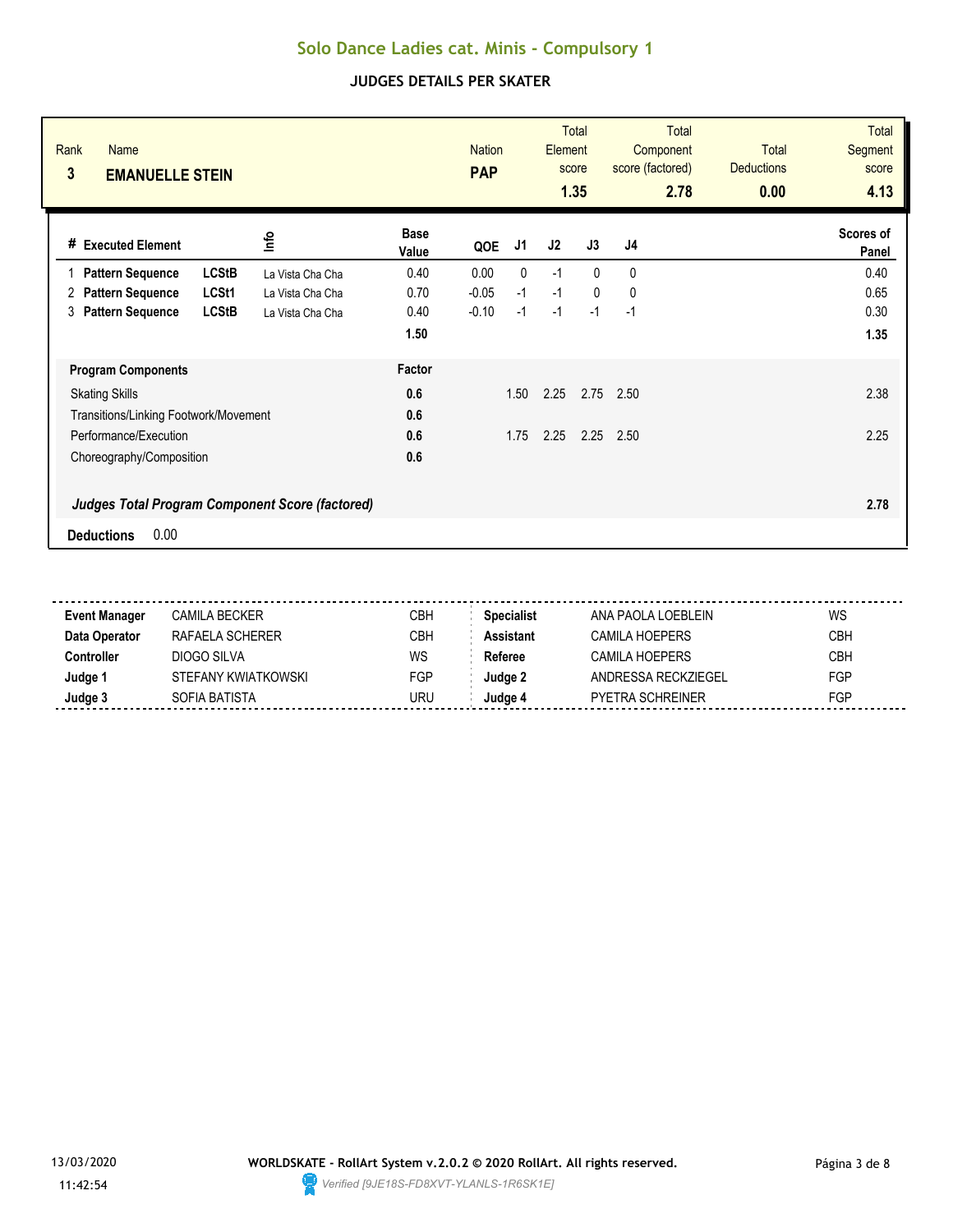| Rank<br><b>Name</b><br>4<br><b>RAFAELA BITENCOURT CARNEIRO</b><br><b>MACHADO</b>    |                  |                      | <b>Nation</b><br><b>PAP</b> |      | Element | <b>Total</b><br>score<br>1.50 | <b>Total</b><br>Component<br>score (factored)<br>1.95 | Total<br><b>Deductions</b><br>0.00 | <b>Total</b><br><b>Segment</b><br>score<br>3.45 |
|-------------------------------------------------------------------------------------|------------------|----------------------|-----------------------------|------|---------|-------------------------------|-------------------------------------------------------|------------------------------------|-------------------------------------------------|
| # Executed Element                                                                  | ٩f               | <b>Base</b><br>Value | QOE                         | J1   | J2      | J3                            | J4                                                    |                                    | Scores of<br>Panel                              |
| <b>LCStB</b><br><b>Pattern Sequence</b>                                             | La Vista Cha Cha | 0.40                 | $-0.10$                     | $-1$ | $-1$    | $-1$                          | $-2$                                                  |                                    | 0.30                                            |
| LCSt1<br><b>Pattern Sequence</b><br>2                                               | La Vista Cha Cha | 0.70                 | $-0.10$                     | $-1$ | $-1$    | $-1$                          | $-1$                                                  |                                    | 0.60                                            |
| LCSt1<br><b>Pattern Sequence</b><br>3                                               | La Vista Cha Cha | 0.70                 | $-0.10$                     | $-1$ | $-1$    | $-1$                          | $-1$                                                  |                                    | 0.60                                            |
|                                                                                     |                  | 1.80                 |                             |      |         |                               |                                                       |                                    | 1.50                                            |
| <b>Program Components</b>                                                           |                  | Factor               |                             |      |         |                               |                                                       |                                    |                                                 |
| <b>Skating Skills</b>                                                               |                  | 0.6                  |                             | 1.50 | 1.50    | 1.50                          | 1.50                                                  |                                    | 1.50                                            |
| Transitions/Linking Footwork/Movement                                               |                  | 0.6                  |                             |      |         |                               |                                                       |                                    |                                                 |
| Performance/Execution                                                               |                  | 0.6                  |                             | 1.75 | 1.75    | 1.75                          | 1.75                                                  |                                    | 1.75                                            |
| Choreography/Composition                                                            |                  | 0.6                  |                             |      |         |                               |                                                       |                                    |                                                 |
| <b>Judges Total Program Component Score (factored)</b><br>0.00<br><b>Deductions</b> |                  |                      |                             |      |         |                               |                                                       |                                    | 1.95                                            |

| <b>Event Manager</b> | CAMILA BECKER       | CBH | <b>Specialist</b> | ANA PAOLA LOEBLEIN      | WS         |
|----------------------|---------------------|-----|-------------------|-------------------------|------------|
| Data Operator        | RAFAFI A SCHFRFR    | CBH | <b>Assistant</b>  | CAMILA HOFPERS          | <b>CBH</b> |
| Controller           | DIOGO SILVA         | WS  | Referee           | CAMILA HOFPFRS          | <b>CBH</b> |
| Judge 1              | STEFANY KWIATKOWSKI | FGP | Judge 2           | ANDRESSA RECKZIEGEL     | <b>FGP</b> |
| Judge 3              | SOFIA BATISTA       | URU | Judae 4           | <b>PYETRA SCHREINER</b> | FGP        |
|                      |                     |     |                   |                         |            |

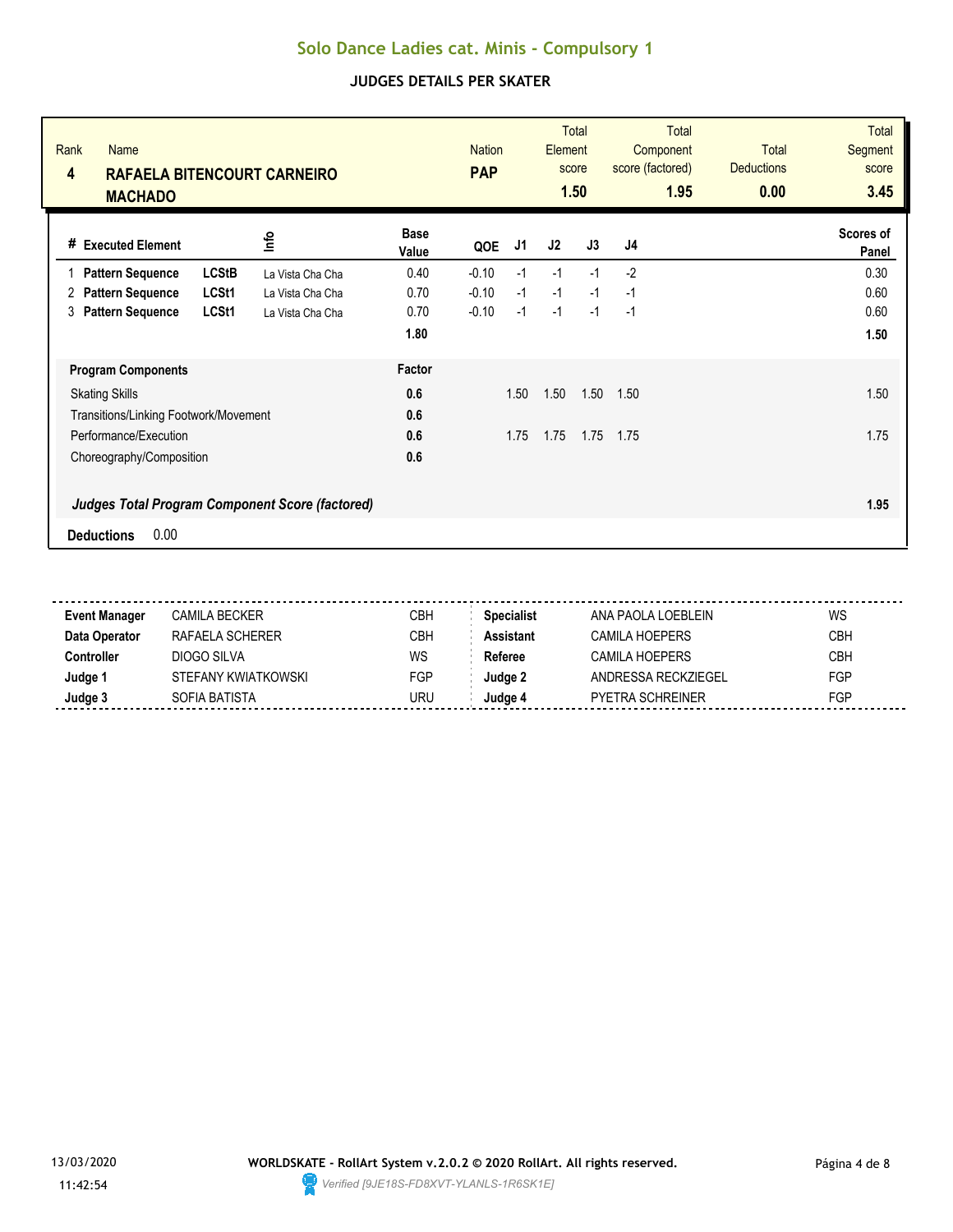| Rank<br><b>Name</b><br>$5\phantom{.0}$<br><b>MANOELLA MATTOS LAZZARONI</b>          |                      | <b>Nation</b><br><b>PLP</b> |            | Element | <b>Total</b><br>score<br>0.60 | <b>Total</b><br>Component<br>score (factored)<br>2.56 | <b>Total</b><br><b>Deductions</b><br>0.00 | <b>Total</b><br><b>Segment</b><br>score<br>3.16 |
|-------------------------------------------------------------------------------------|----------------------|-----------------------------|------------|---------|-------------------------------|-------------------------------------------------------|-------------------------------------------|-------------------------------------------------|
| lnfo<br># Executed Element                                                          | <b>Base</b><br>Value | QOE                         | J1         | J2      | J3                            | J <sub>4</sub>                                        |                                           | Scores of<br>Panel                              |
| <b>LCStB</b><br><b>Pattern Sequence</b><br>La Vista Cha Cha                         | 0.40                 | $-0.10$                     | $-1$       | $-1$    | $\Omega$                      | $-1$                                                  |                                           | 0.30                                            |
| <b>NLPD</b><br><b>Pattern Sequence</b><br>2<br>No Level Pattern Dance               | 0.00                 | 0.00                        | $\bigcirc$ | $-1$    | $-1$                          | $\theta$                                              |                                           | 0.00                                            |
| <b>LCStB</b><br><b>Pattern Sequence</b><br>3<br>La Vista Cha Cha                    | 0.40                 | $-0.10$                     | 0          | $-1$    | $-1$                          | $-1$                                                  |                                           | 0.30                                            |
|                                                                                     | 0.80                 |                             |            |         |                               |                                                       |                                           | 0.60                                            |
| <b>Program Components</b>                                                           | Factor               |                             |            |         |                               |                                                       |                                           |                                                 |
| <b>Skating Skills</b>                                                               | 0.6                  |                             | 1.75       | 2.50    | 2.50                          | 2.25                                                  |                                           | 2.38                                            |
| Transitions/Linking Footwork/Movement                                               | 0.6                  |                             |            |         |                               |                                                       |                                           |                                                 |
| Performance/Execution                                                               | 0.6                  |                             | 1.50       | 2.25    | 1.25                          | 2.25                                                  |                                           | 1.88                                            |
| Choreography/Composition                                                            | 0.6                  |                             |            |         |                               |                                                       |                                           |                                                 |
| <b>Judges Total Program Component Score (factored)</b><br>0.00<br><b>Deductions</b> |                      |                             |            |         |                               |                                                       |                                           | 2.56                                            |

| <b>Event Manager</b> | CAMILA BECKER       | CBH | <b>Specialist</b> | ANA PAOLA LOEBLEIN      | WS         |
|----------------------|---------------------|-----|-------------------|-------------------------|------------|
| Data Operator        | RAFAFI A SCHFRFR    | CBH | <b>Assistant</b>  | CAMILA HOFPERS          | <b>CBH</b> |
| Controller           | DIOGO SILVA         | WS  | Referee           | CAMILA HOFPFRS          | <b>CBH</b> |
| Judge 1              | STEFANY KWIATKOWSKI | FGP | Judge 2           | ANDRESSA RECKZIEGEL     | <b>FGP</b> |
| Judge 3              | SOFIA BATISTA       | URU | Judae 4           | <b>PYETRA SCHREINER</b> | FGP        |
|                      |                     |     |                   |                         |            |

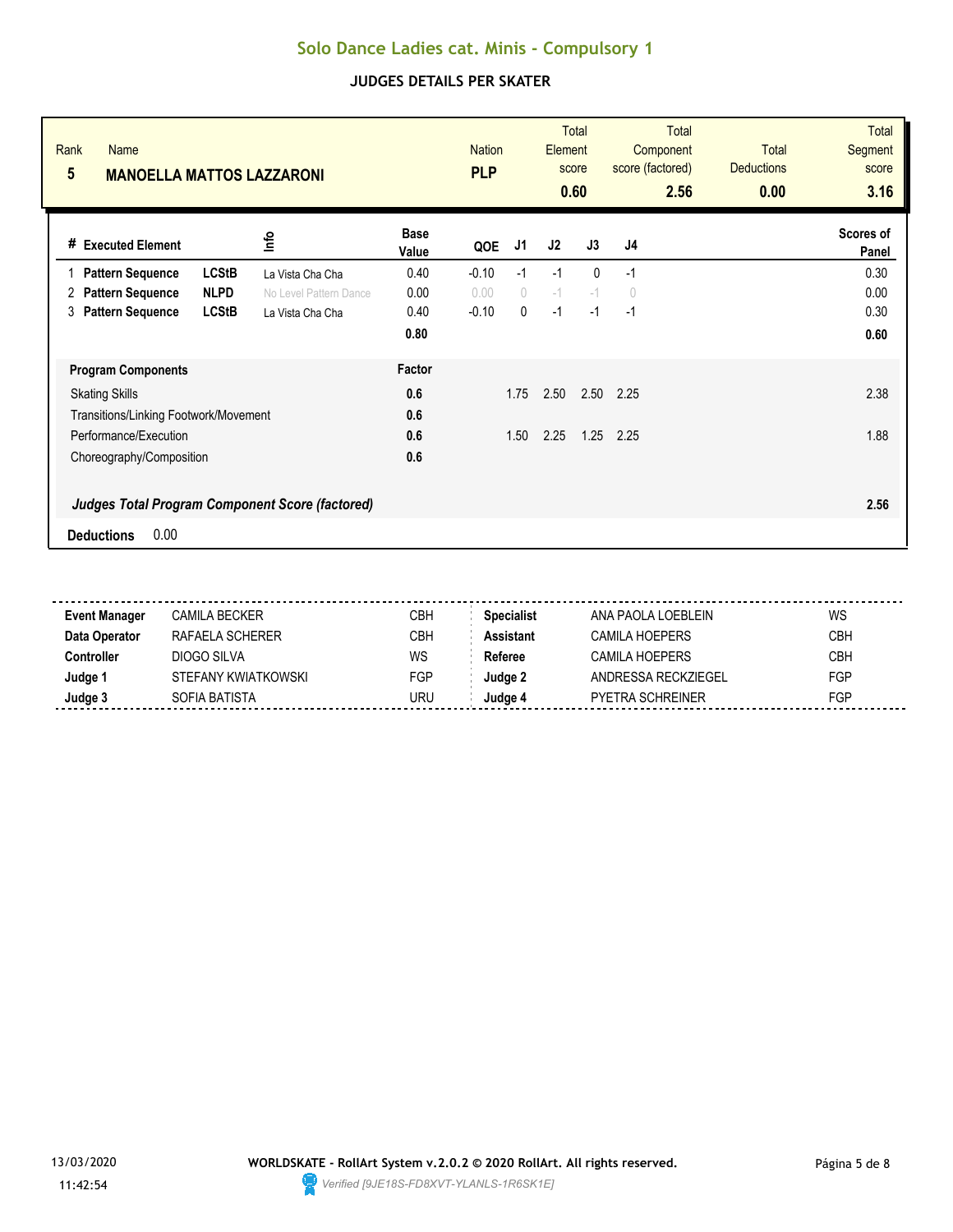| Rank<br><b>Name</b><br>$6\phantom{a}$<br><b>CAROLINE DA FÉ LINK</b> |                  |                      | <b>Nation</b><br><b>PAP</b> |      | Element | <b>Total</b><br>score<br>0.75 | <b>Total</b><br>Component<br>score (factored)<br>2.10 | <b>Total</b><br><b>Deductions</b><br>0.00 | <b>Total</b><br><b>Segment</b><br>score<br>2.85 |
|---------------------------------------------------------------------|------------------|----------------------|-----------------------------|------|---------|-------------------------------|-------------------------------------------------------|-------------------------------------------|-------------------------------------------------|
| # Executed Element                                                  | lnfo             | <b>Base</b><br>Value | QOE                         | J1   | J2      | J3                            | J <sub>4</sub>                                        |                                           | Scores of<br>Panel                              |
| <b>LCStB</b><br><b>Pattern Sequence</b>                             | La Vista Cha Cha | 0.40                 | $-0.10$                     | $-3$ | $-1$    | $-1$                          | $-1$                                                  |                                           | 0.30                                            |
| <b>LCStB</b><br><b>Pattern Sequence</b><br>2                        | La Vista Cha Cha | 0.40                 | $-0.15$                     | $-3$ | $-1$    | $-2$                          | $-1$                                                  |                                           | 0.25                                            |
| <b>LCStB</b><br><b>Pattern Sequence</b><br>3                        | La Vista Cha Cha | 0.40                 | $-0.20$                     | $-3$ | $-1$    | $-2$                          | $-2$                                                  |                                           | 0.20                                            |
|                                                                     |                  | 1.20                 |                             |      |         |                               |                                                       |                                           | 0.75                                            |
| <b>Program Components</b>                                           |                  | Factor               |                             |      |         |                               |                                                       |                                           |                                                 |
| <b>Skating Skills</b>                                               |                  | 0.6                  |                             | 1.25 | 1.75    | 1.50                          | 2.50                                                  |                                           | 1.62                                            |
| Transitions/Linking Footwork/Movement                               |                  | 0.6                  |                             |      |         |                               |                                                       |                                           |                                                 |
| Performance/Execution                                               |                  | 0.6                  |                             | 1.50 | 2.00    | 1.75                          | 2.25                                                  |                                           | 1.88                                            |
| Choreography/Composition                                            |                  | 0.6                  |                             |      |         |                               |                                                       |                                           |                                                 |
| <b>Judges Total Program Component Score (factored)</b>              |                  |                      |                             |      |         |                               |                                                       |                                           | 2.10                                            |
| 0.00<br><b>Deductions</b>                                           |                  |                      |                             |      |         |                               |                                                       |                                           |                                                 |

| <b>Event Manager</b> | CAMILA BECKER       | CBH | <b>Specialist</b> | ANA PAOLA LOEBI FIN     | WS         |
|----------------------|---------------------|-----|-------------------|-------------------------|------------|
| Data Operator        | RAFAFI A SCHFRFR    | СВН | Assistant         | CAMILA HOEPFRS          | <b>CBH</b> |
| Controller           | DIOGO SILVA         | WS  | Referee           | CAMILA HOEPERS          | <b>CBH</b> |
| Judge 1              | STEFANY KWIATKOWSKI | FGP | Judae 2           | ANDRESSA RECKZIEGEL     | <b>FGP</b> |
| Judge 3              | SOFIA BATISTA       | URU | Judge 4           | <b>PYETRA SCHREINER</b> | FGP        |
|                      |                     |     |                   |                         |            |

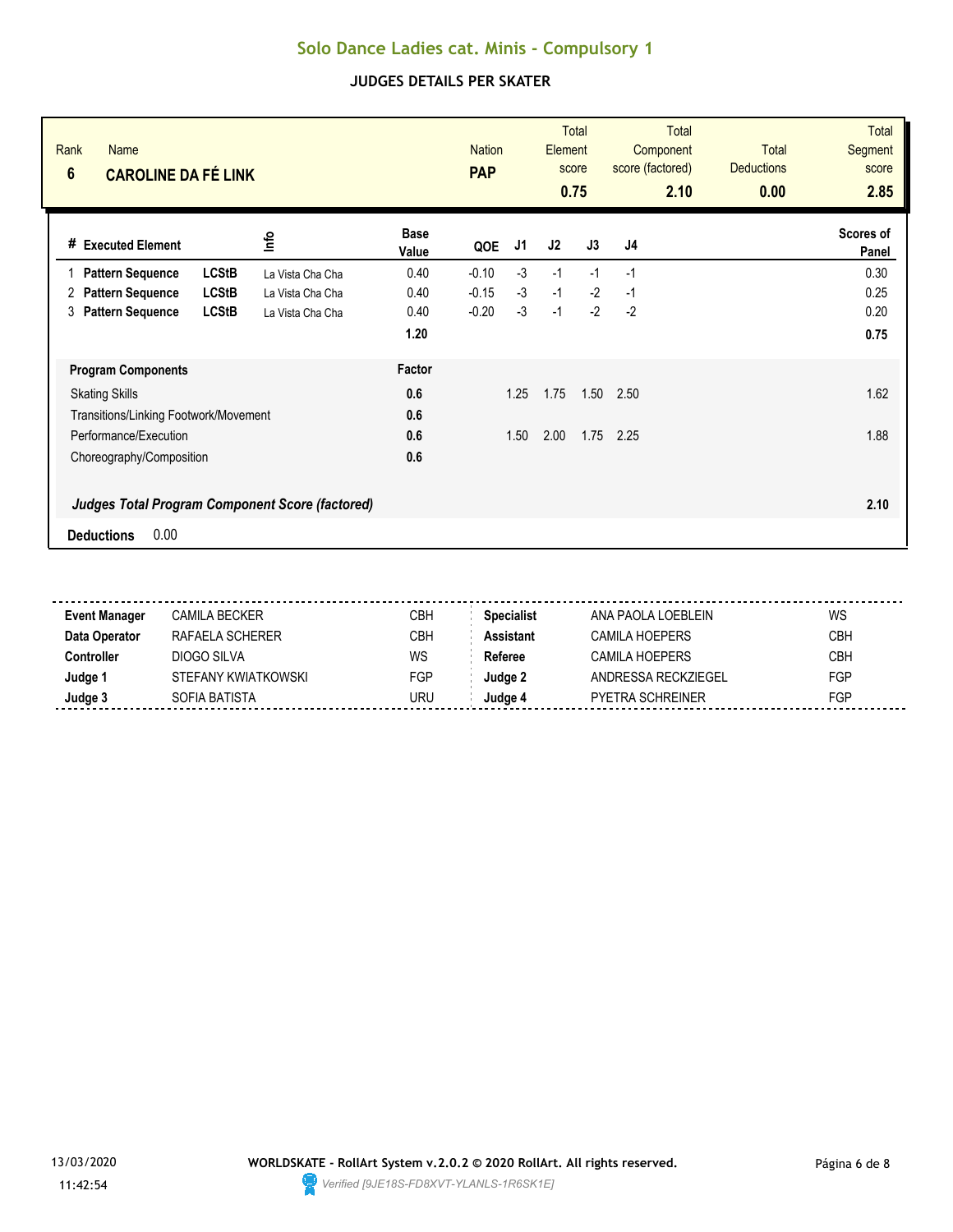| Rank<br><b>Name</b><br>$\overline{7}$<br><b>ALICE HENNEMANN</b>                     |                  |                      | <b>Nation</b><br><b>SGN</b> |      | Element      | <b>Total</b><br>score<br>0.50 | <b>Total</b><br>Component<br>score (factored)<br>2.18 | <b>Total</b><br><b>Deductions</b><br>0.00 | <b>Total</b><br><b>Segment</b><br>score<br>2.68 |
|-------------------------------------------------------------------------------------|------------------|----------------------|-----------------------------|------|--------------|-------------------------------|-------------------------------------------------------|-------------------------------------------|-------------------------------------------------|
| # Executed Element                                                                  | lnfo             | <b>Base</b><br>Value | QOE                         | J1   | J2           | J3                            | J <sub>4</sub>                                        |                                           | Scores of<br>Panel                              |
| <b>LCStB</b><br><b>Pattern Sequence</b>                                             | La Vista Cha Cha | 0.40                 | $-0.25$                     | $-3$ | $\mathbf 0$  | $-3$                          | $-2$                                                  |                                           | 0.15                                            |
| <b>LCStB</b><br><b>Pattern Sequence</b><br>2                                        | La Vista Cha Cha | 0.40                 | $-0.20$                     | $-2$ | $\mathbf{0}$ | $-2$                          | $-2$                                                  |                                           | 0.20                                            |
| <b>Pattern Sequence</b><br><b>LCStB</b><br>3                                        | La Vista Cha Cha | 0.40                 | $-0.25$                     | $-3$ | $-2$         | $-3$                          | $-2$                                                  |                                           | 0.15                                            |
|                                                                                     |                  | 1.20                 |                             |      |              |                               |                                                       |                                           | 0.50                                            |
| <b>Program Components</b>                                                           |                  | Factor               |                             |      |              |                               |                                                       |                                           |                                                 |
| <b>Skating Skills</b>                                                               |                  | 0.6                  |                             | 1.00 | 2.50         | 1.50                          | 2.25                                                  |                                           | 1.88                                            |
| Transitions/Linking Footwork/Movement                                               |                  | 0.6                  |                             |      |              |                               |                                                       |                                           |                                                 |
| Performance/Execution                                                               |                  | 0.6                  |                             | 1.00 | 2.75         | 1.50                          | 2.00                                                  |                                           | 1.75                                            |
| Choreography/Composition                                                            |                  | 0.6                  |                             |      |              |                               |                                                       |                                           |                                                 |
| <b>Judges Total Program Component Score (factored)</b><br>0.00<br><b>Deductions</b> |                  |                      |                             |      |              |                               |                                                       |                                           | 2.18                                            |

| <b>Event Manager</b> | CAMILA BECKER       | CBH | <b>Specialist</b> | ANA PAOLA LOEBLEIN      | WS         |
|----------------------|---------------------|-----|-------------------|-------------------------|------------|
| Data Operator        | RAFAFI A SCHFRFR    | CBH | <b>Assistant</b>  | CAMILA HOEPFRS          | <b>CBH</b> |
| Controller           | DIOGO SILVA         | WS  | Referee           | CAMILA HOFPFRS          | <b>CBH</b> |
| Judge 1              | STEFANY KWIATKOWSKI | FGP | Judge 2           | ANDRESSA RECKZIEGEL     | <b>FGP</b> |
| Judge 3              | SOFIA BATISTA       | URU | Judge 4           | <b>PYETRA SCHREINER</b> | <b>FGP</b> |
|                      |                     |     |                   |                         |            |